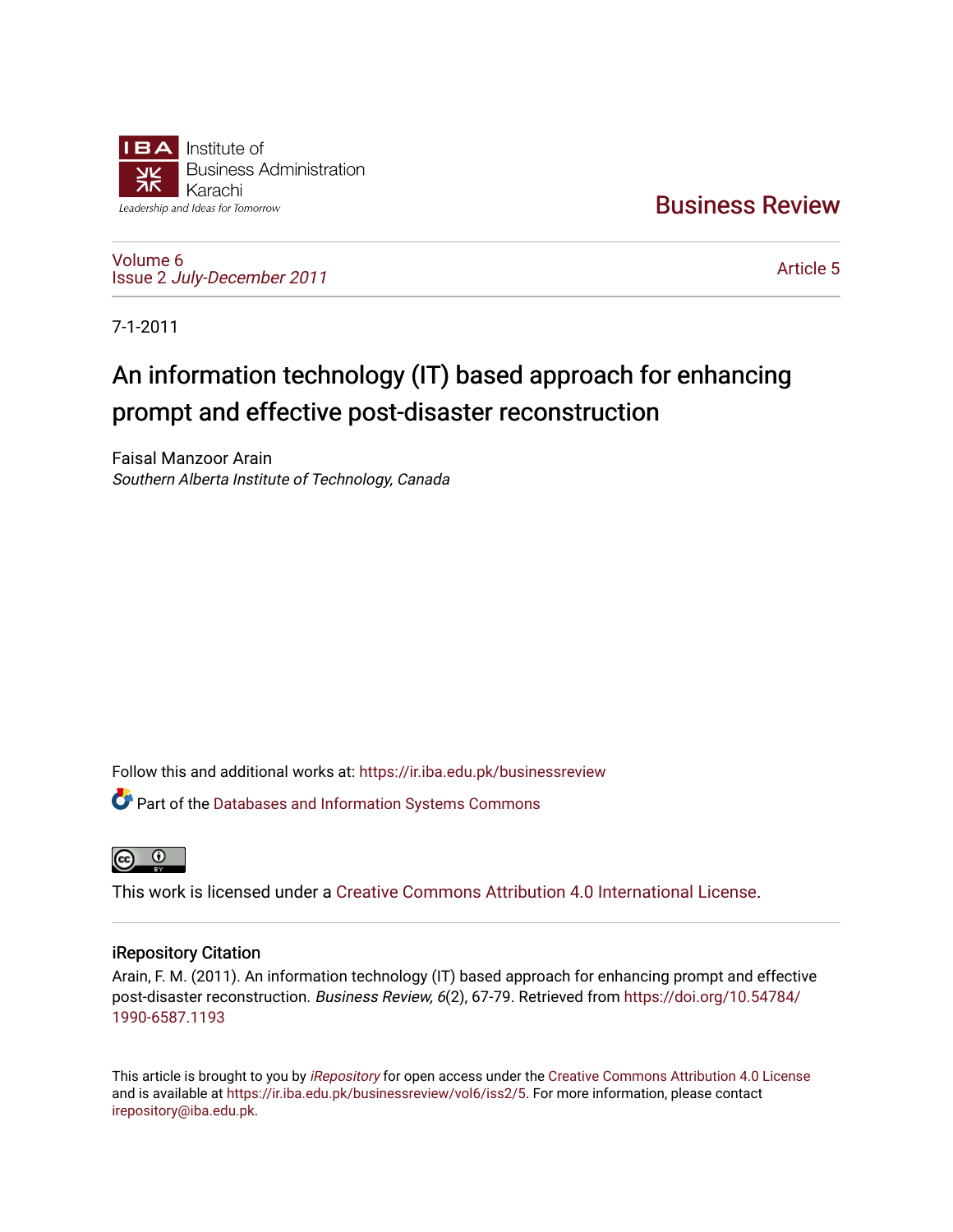# **ARTICLE**

### **An Information Technology (IT) BasedApproach For Enhancing Prompt And Effective Post-disaster Reconstruction**

Faisal Manzoor Arain Southern Alberta Institute of Technology, Canada

#### **Abstract**

*Information technology (IT) has become strongly established as a supporting tool for many professional tasks in recent years. One application of IT, namely the knowledge management system, has attracted significant attention requiring further exploration as it has the potential to enhance processes, based on the expertise of the decision-makers. A knowledge management system can undertake intelligent tasks in a specific domain that is normally performed by highly skilled people.*

*Typically, the success of such a system relies on the ability to represent the knowledge for a particular subject. Post-disaster reconstruction and rehabilitation is a complex issue with several dimensions. Government, nongovernmental and international organizations have their own stakes in disaster recovery programs, and links must be established among them, as well as with the community. Concerning the post-disaster reconstruction scenario, the most significant factor is the prompt decision making based on best possible information available. Effective post-disaster response is crucial and lies at the heart of disaster management agency in almost every cautious country around the globe.*

*This paper presents a theoretical framework leveraging on IT for developing a knowledge management approach for enhancing prompt and effective post-disaster reconstruction. The conceptual model consists of two main IT based components of knowledge management system, i.e., a knowledgebase and a decision support shell for making more informed decisions for effective and timely response in post-disaster reconstruction scenario. The system is expected to assist in improving reconstruction project processes, coordination and team building process because the most likely areas on which to focus to reduce unwise decision can be identified during the early stage of the post-disaster scenario. Tapping on the past experiences of post-disaster scenarios, the knowledge management system provides a wealth of pertinent and useful information for decision makers and eventually enhance collaborative venture.*

*Development is a dynamic process, and disasters are thopportunities to vitalize and/or revitalize this process, especially to generate local economies, and to upgrade livelihood and living condition. The success of the reconstruction phases i.e., rescue, relief and rehabilitation is mainly dependent on the availability of efficient project team and timely information for informed decision. By having the knowledge-base and a systematic way to make well-informed decisions, the efficiency of project team and*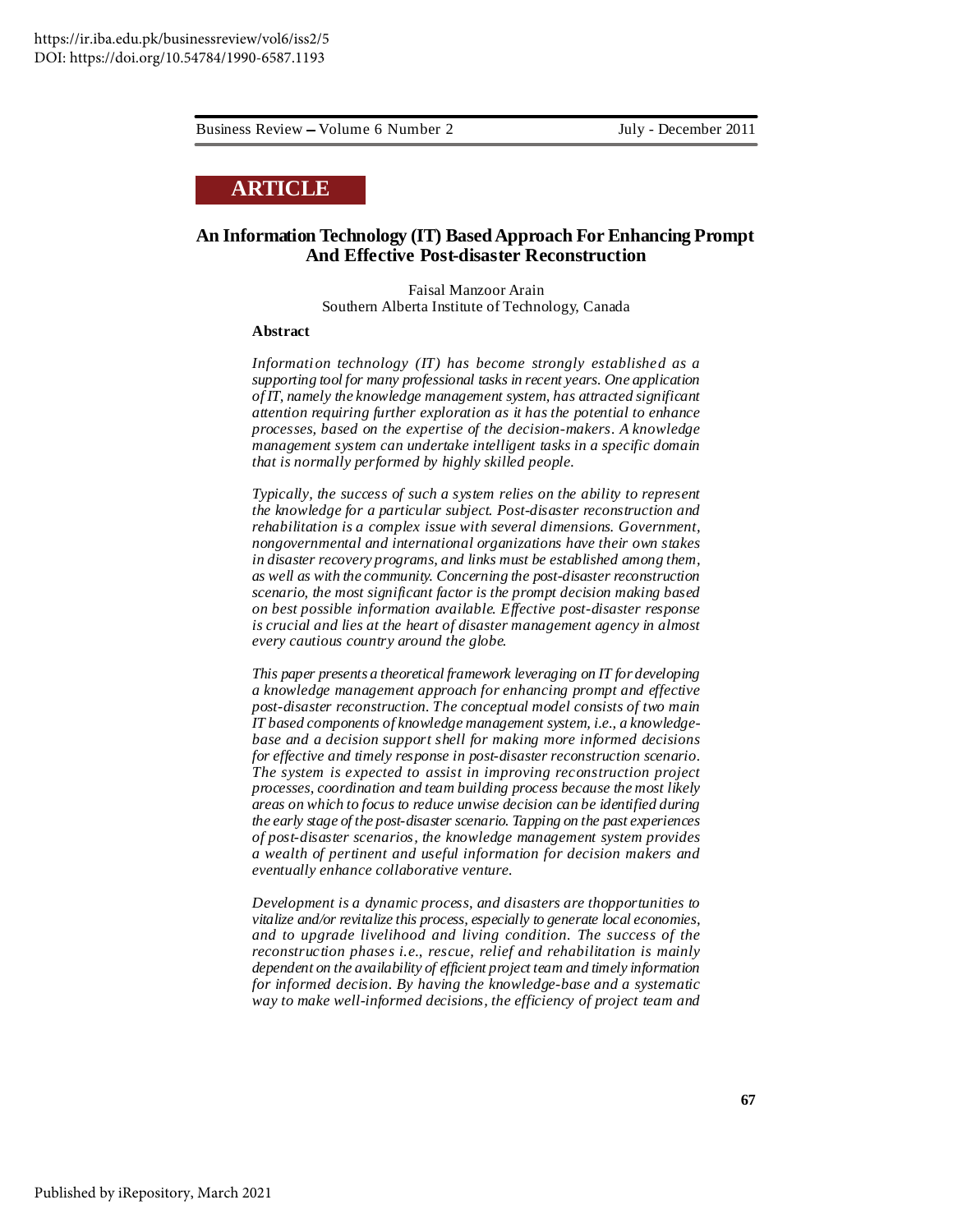*the likelihood of strong coordination and eventually project success should increase. The study would assist professionals from academia and industry involved in research and reconstruction projects. The system would be helpful for them to take proactive measures for reducing uninformed decisions related to team building and project coordination processes undertaken by disaster management agencies. Professionals need to work in close cooperation with each other to give rise to a better and more efficient system. Hence, the study is valuable for all the professionals involved with research and development.*

**Keywords:** Knowledge-base, Management, Reconstruction, Decision Making, IT.

#### **Introduction**

Post-disaster reconstruction and rehabilitation is a complex issue with several dimensions. Many professionals in both fields tend to focus more on planning and immediate response and have only recently begun to consider the requirements and opportunities inherent in long-term mitigation and reconstruction (Vale and Campanella, 2005). The complex and multi-faceted processes of post-disaster recovery and reconstruction extend well beyond the immediate period of restoring basic services and life support infrastructure. While immediate restoration of services can be a matter of weeks, full recovery can stretch out 10-15 years (Pelling, 2003). Government, non-government, international organizations have their own stakes in disaster recovery programs, and links must be established among them, as well as with the community as shown in Figure 1(Shaw et al., 2003). In other words, a post-disaster rehabilitation and recovery programsshould be seen as the opportunities to work with communities and serve local needs. Relief and development often lead to burdens on the recipient government, and also often fail to serve the actual purpose and to reach the people in needs.



Figure 1 Disaster cycle, development process and stakeholder involvement [Source: adapted from Shaw et al., 2003]

Environmental management professionals are now concentrating more on the sustainability of environmental quality and environmental improvement; emergency managers and planners are re-focusing their efforts more on the survivability of systems, organizations, and communities (Vale and Campanella, 2005). Sustainability and survivability are, in truth,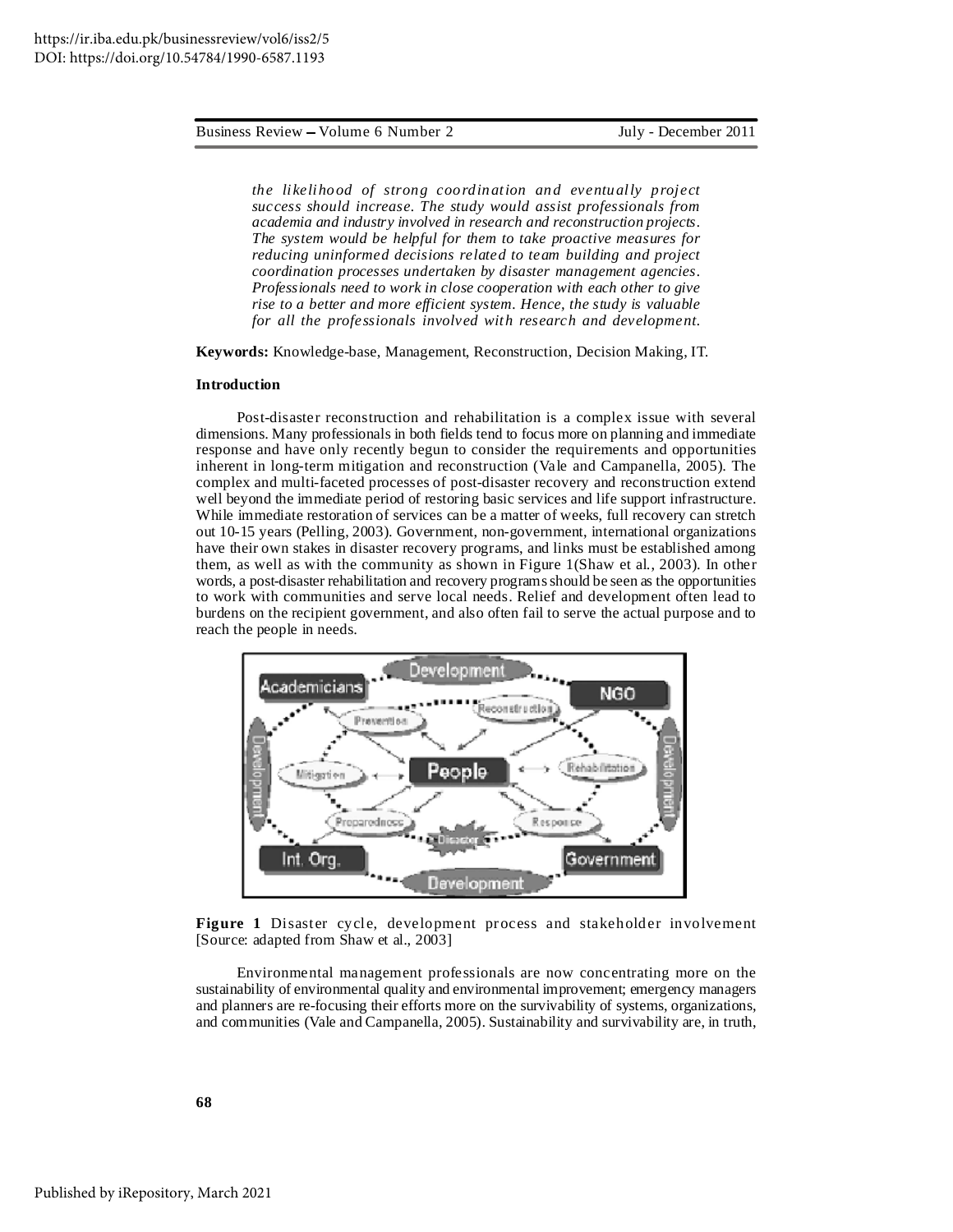| Business Review – Volume 6 Number 2 | July - December 2011 |
|-------------------------------------|----------------------|
|                                     |                      |

two aspects of the same concept, namely: how to encourage and achieve continual improvement in ecosystems, the built environment, and human society (Pellow and Brulle, 2005). Both environmental management and emergency management have much to contribute to, and to gain from, the planning and implementation of post-disaster reconstruction.

Development is a dynamic process, and disasters are the opportunities to vitalize and/or revitalize this process, especially to generate local economies, and to upgrade livelihood and living condition. Shaw and Sinha (2003) suggested the idealized level of involvement of different stakeholders after the disaster as shown in Figure 2. The standard time frame of rescue, relief and rehabilitation are defined as short term, long term and longer term respectively.

As shown Figure 3, rehabilitation process has three major stages i.e., Principles and Planning, Implementation and Ensuring Sustainability (Shaw and Sinha, 2003). Rehabilitation was not just a short term, gap filling exercise. There is a huge amount of information flows between professionals involved in the rehabilitation project (Arain, 2005). The process initiate by setting up the basic principles for planning the rehabilitation intervention. The process has to be participatory, with a gradual increase in the involvement of the community. Implementation stage of the post-disaster reconstruction project consisted of three steps i.e., need assessment, capacity building, and implementation. The effort initiated by the professionals involved in post-disaster reconstruction project needed to be sustainable long after the interventions were over. In effect, intervention should be designed to ensure that the community was able to take care of its development needs and was resilient against future disasters. For this, strengthening local institutions is necessary (Shaw and Sinha, 2003).

| <b>STAKEHOLDERS</b>                |               | <b>INTERVENTION</b> |                |
|------------------------------------|---------------|---------------------|----------------|
|                                    | <b>RESCUE</b> | <b>RELIEF</b>       | <b>RECOVER</b> |
|                                    |               |                     |                |
| <b>GOVERNMENT</b>                  |               |                     |                |
| NON-GOVERNMENT                     |               |                     |                |
| <b>INTERNATIONAL ORGANIZATIONS</b> |               |                     |                |
| <b>COMMUNITY</b>                   |               |                     |                |

**Figure 2** Idealized level of interventions of differentstakeholders after disaster (Size of the box is proportional to the level of interventions) [Source: adapted from Shaw and Sinha, 2003]



**Figure 3** Different stages of recovery process in a post-disaster management scenario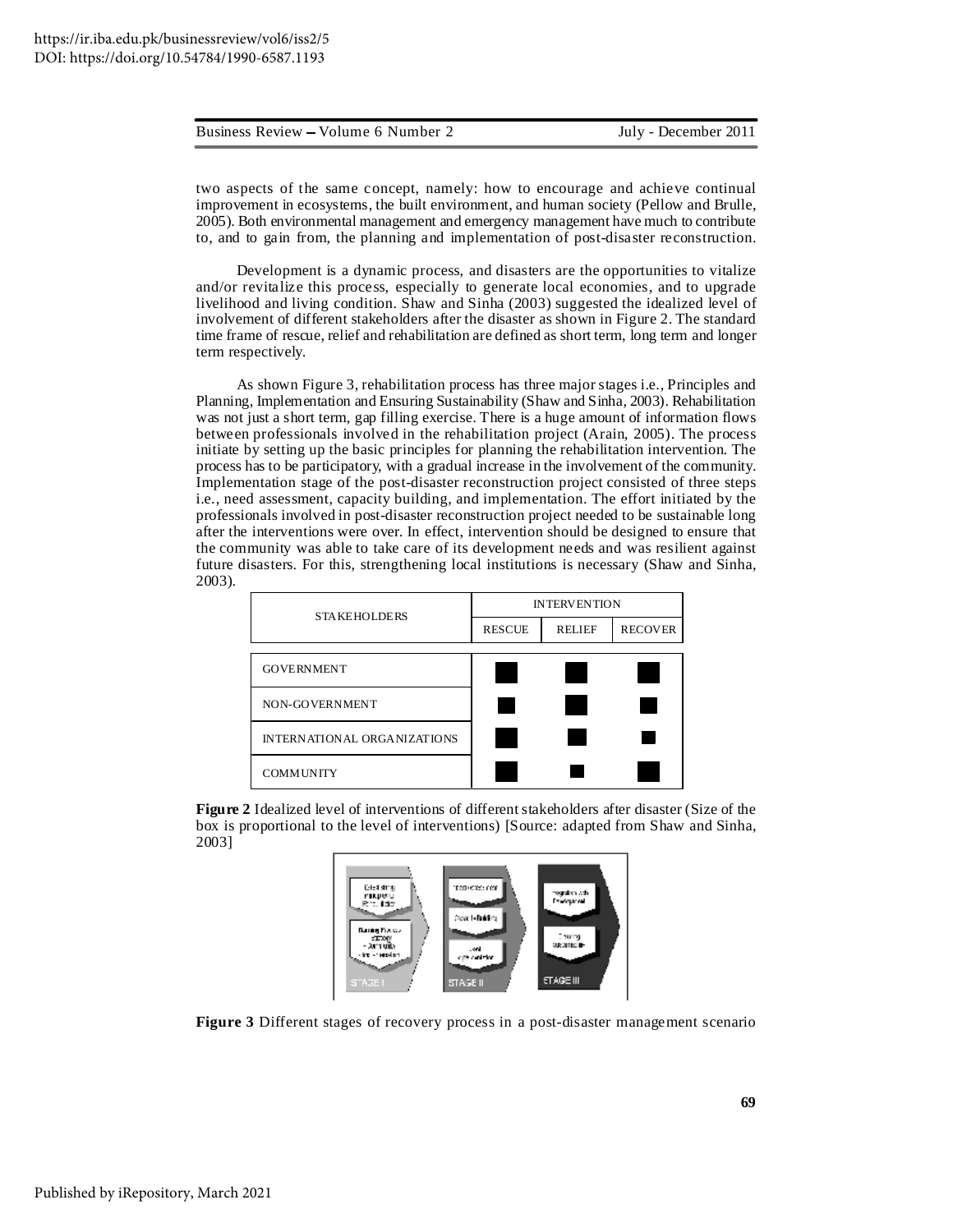[Source: adapted from Shaw and Sinha, 2003]

Increasing discussions and debates within disaster mitigation interest groups have raised questions regarding the practicality of adopting developmental approaches to disaster reconstruction (Ahmed, 2005). The chaos surrounding the disaster period following a disaster could easily lead to short-term and hasty decisions adversely affecting community's ability to achieve sustainable, long term reconstruction goals (Hidellage and Pullenayegem, 2008). To minimize occurring of these unwise decisions, it is important to plan proactively for post-disaster restoration in order to provide general guidance for decision-makers and a framework for the professionals involved in reconstruction process (Iglesias, 2007). For proactive plans and decisions, an integrated approach is required that may empower to implement the developed reconstruction strategy and monitor its results and progress.

Reconstruction usually requires building a large number of shelters within a shortest possible time using available limited resources (Ahmed, 2008). Practical action discerned early in the rebuilding phase that there was dire need to ensure construction quality, have competent construction tradesmen, minimize use of construction material and use construction technology that is readily replicable (Hidellage and Pullenayegem, 2008).

The recent sudden increase of natural disasters has taught many valuable lessons (Iglesias, 2007). Unfortunately, the need for preparedness is greater than ever before, given the increasing frequency and worsening intensity of weather-related storms and the escalation of technological threats. No geographical area is immune or protected from the threat of emergencies and disasters. The importance of proactive approach in responding to a disaster struck scenario in term of learning from past projects cannot be overstated. Pre-planning with local public safety and emergency response agencies can decrease confusion when a jobsite incident occurs (Ahmed, 2008). A quick response due to proper pre-planning and preparedness can expedite saving lives and rehabilitation process.

Numerous researches suggested that factors about IT considerations and communications continuity should be defined and stored because the link between a source and consequence is mainly determined by these factors (Shaw and Sinha, 2003; Arain, 2005; Arain and Low, 2006a; Ahmed, 2008). As the decisions need to be made in short time, the availability of prompt and useful information has the highest potential to affect future decisions (Arain and Low, 2006b). Lessons learnt with respect to those rather controllable factors may result in better management of emergency risks in the forthcoming projects. Further, it is clear that the major benefit of the approach is not the development of a fit-for-all emergency preparedness plan but rather capitalizing on past experience of similar projects and a customizable strengths and weaknesses based emergency preparedness plan which is dynamic in nature (Cameron et al., 2004; Arain and Low, 2006b).

Information is a pre-requisite in all research and development activities and can be regarded appropriately as the life-blood within which business interactions unfold (Low, 1993). Knowledge acquisition is the major bottleneck in the industry (Skibniewski, et al., 1997). In view of the transfer and acquisition of knowledge and experience, a DSS can help to conserve the knowledge and experience and make these more widely, easily and quickly available for assisting in the decision making process (Arain, 2007a). The decision aid can also facilitate the knowledge acquisition process once it has acquired the necessary knowledge and experience and transferred these into a usable form (Arain and Low, 2007a). The decision aid also enables the professionals to consider more factors that can affect project team formation during the decision making process, conduct more thorough decision processing, and influence their preferred information (Poe, et al., 1998).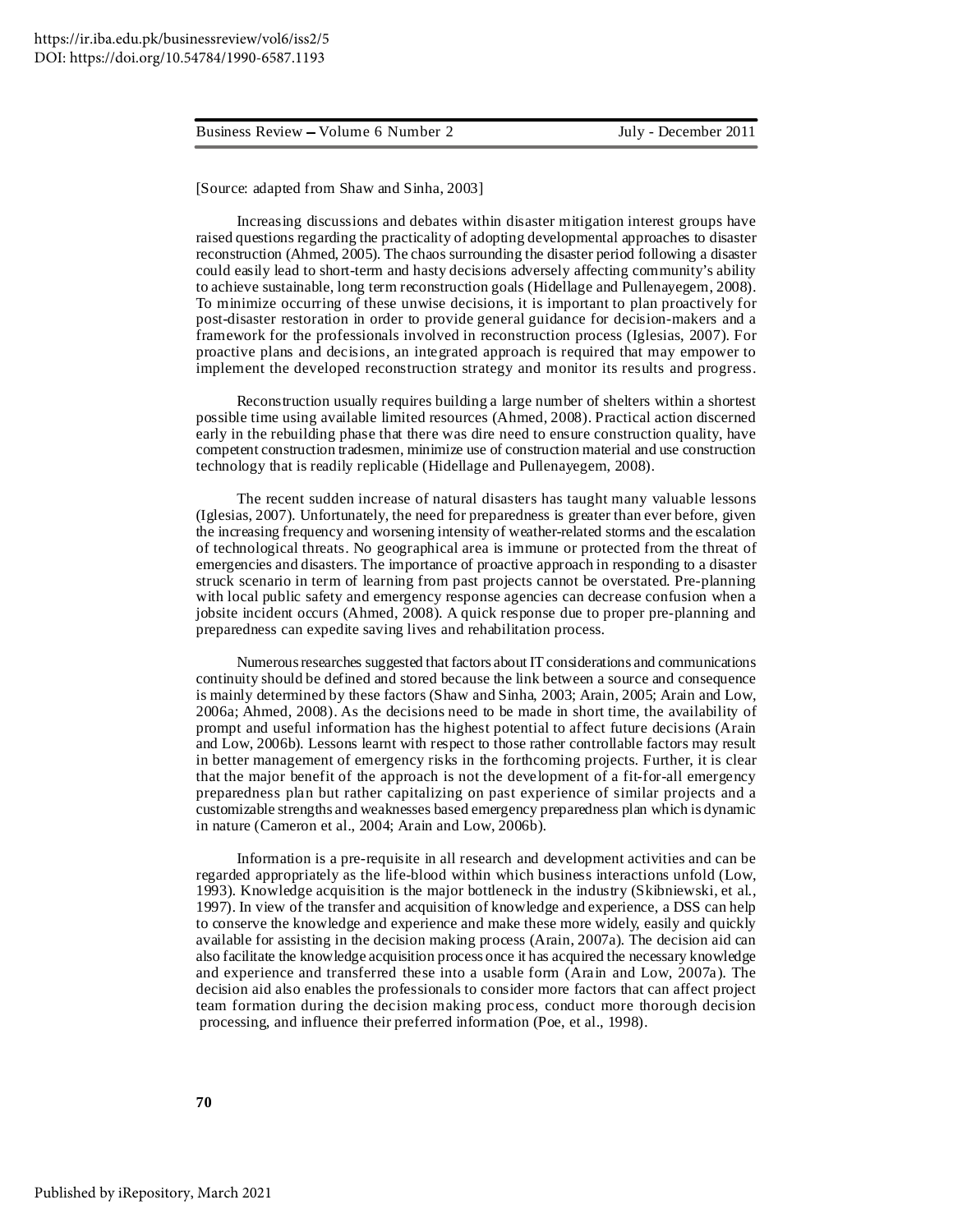Information technology (IT) has become strongly established as a supporting tool for many professional tasks in recent years. One application of IT, namely the knowledgebase system, has attracted significant attention requiring further exploration as it has the potential to establish the close coordination between construction processes, based on the expertise of the decision-makers (Low, 1996). A knowledge-base is a system that can undertake intelligent tasks in a specific domain that is normally performed by highly skilled people (Arain and Low, 2007b). Typically, the success of such a system relies on the ability to represent the knowledge for a particular subject. Concerning the post-disaster reconstruction scenario, the most significant factor is the prompt delivery of materials and pertinent team building based on best possible information available.

Management decides and implements the ways and means to effectively and efficiently utilize human and non human resources to reach predetermined objectives (Low et al., 2007). Project managers are expected to marshal resources to complete a fixed-life project on time, on budget, and within specifications. Project managers are the direct link to the customer and must manage the interface between customer expectations and what is feasible and reasonable (Arain, 2007b). They provide direction, coordination, and integration to the project team, which is often made up of part time participants loyal to their functional departments. Project managers must ensure that appropriate trade-offs are made between the time, cost and performance requirements of the project (Low, 1996). Unlike their counterparts, project managers generally posses only rudimentary technical knowledge to make such decisions. Instead, they must orchestrate the completion of the project by inducing the right people and resources, at the right time, to address the right issues and make the right decisions. Certainly, resource optimization for successful project management is a unique and challenging task (Arain, 2007b).

There are always more actions required and project proposals than there are available resources. The priority system needs to prioritize the scenarios that best contribute to the teams' objectives, within the constraints of the resources available (Arain, 2007a). If all emergency activities and their respective resources are computer scheduled, the feasibility and impact of adding a new project to those in process can be quickly assessed. With this information the project team will add a new project only if resources are available and formally committed to that specific project or through resource optimization skills and techniques.

As mentioned earlier, reconstruction projects are complex because they involve many resources and variables (Arain and Low, 2007b). They usually have range of short to long duration, various uncertainties, and complex relationships among the participants. The integration of resource allocation knowledge and experience at the early design phase provides the best opportunity to improve overall project performance (Arain and Low, 2006a). From the outset, project strategies and philosophies should take advantage of lessons learned from past similar projects.

Learning from the past projects is very important because the professionals could improve and apply their experience in the future (Turban, 1990; Arain, 2008). No projects can be executed without people. Not even the purest, technical project. And the more the world moves into the knowledge society, the more obvious it is that managing people in projects is equally important as managing the technical and financial side. But this soft people approach must not be so focused that one forgets that projects after all is to come up with hard technical and financial solutions to a problem (Parker, 1985).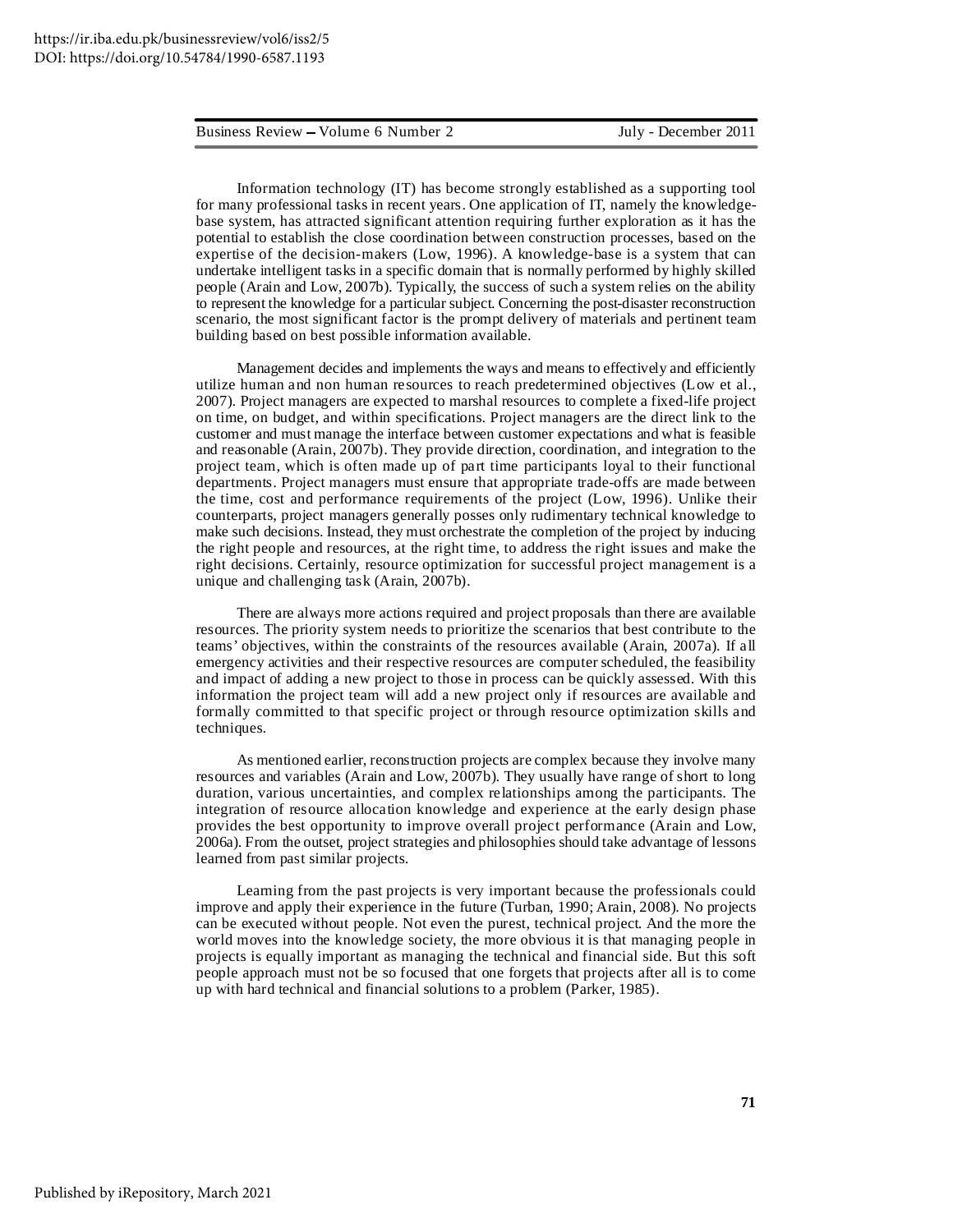Today, lessons learned are that we should not let the pendulum swing too much to any one side. If it swings, it must do so in harmony with which we happen to be in the lifetime of the project we are working on. In the first place, the development phase and the type and the size of the project should affect the pendulum's amplitude and direction. Next it is clearer now that this undulation of the pendulum is as much a responsibility of the project manager as it is a random phenomenon, desirable or undesirable. In the future, modern project management will probably have to incorporate this responsibility to ensure that the swings – or leadership – of the pendulum are both sensible and beneficial (Arain and Low, 2008).

It became vital, in consequence, to strengthen the relations between the people taking part in the project, to ensure that they understand and accept the goal, communicate sensibly with the project manager and view the system of the project to be an important support without being a straightjacket (Shaw and Sinha, 2003). There are other types of "tools" for this purpose, i.e., varied selection of reward and punishment systems. The project manager should be familiar with them too, and be able to apply them sensibly and creatively. Or to say it differently, it is just as important to spend efforts on the cultural aspect as it is to care for the systems side for better project resource allocation and optimization (Ahmed, 2005).

Considering significance of the team approach especially during post-disaster scenario, the project leader must be able to encourage the team to make a contribution, within reasonable limits, and understand how to improve relationships among them (Ashworth, 1999). The leader can use psychological and financial mechanisms here, and weigh up carefully what might be considered a good reward – or punishment – in each individual case. A reward need not to be understood in terms of wages alone, but as a sensible bonus system or the allocation of stimulating tasks with a view to practicing and developing the team's knowledge and skills. Punishments can mean taking people off tasks they are not performing technically satisfactorily, if they are making a nuisance of themselves, or in other ways causing problems (Dyche, 2000).

Post-disaster reconstruction and rehabilitation is a complex issue with several dimensions. Government, nongovernmental and international organizations have their own stakes in disaster recovery programs, and links must be established among them, as well as with the community. Concerning the post-disaster reconstruction scenario, the most significant factor is the prompt decision making based on best possible information available (Ahmed, 2005). Effective post-disaster response is crucial and lies at the heart of disaster management agency in almost every cautious country around the globe.

Development is a dynamic process, and disasters are the opportunities to vitalize and/or revitalize this process, especially to generate local economies, and to upgrade livelihood and living condition. The success of the reconstruction phases i.e., rescue, relief and rehabilitation is mainly dependent on the availability of efficient project team and timely information for informed decision (Arain and Low, 2008). It is suggested that a knowledge management system may assist in improving reconstruction project processes, coordination and team building process because the most likely areas on which to focus to reduce unwise decision can be identified during the early stage of the post-disaster scenario (Arain and Low, 2006a). Tapping on the past experiences of post-disaster scenarios, the knowledge management system provides a wealth of pertinent and useful information for decision makers and eventually enhance collaborative venture. By having the knowledge-base and a systematic way to make well-informed decisions, the efficiency of project team and the likelihood of strong coordination and eventually project success should increase (Arain, 2007).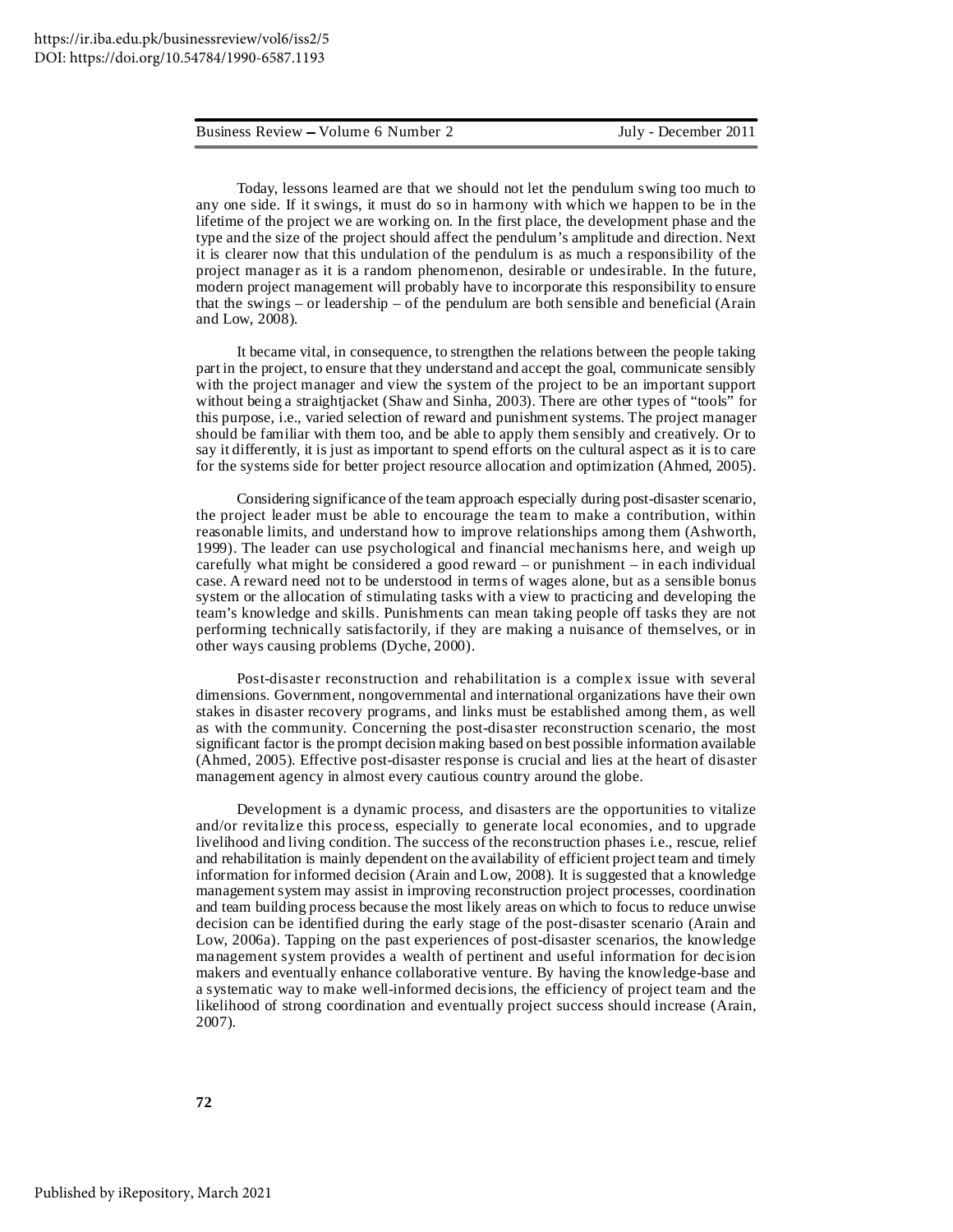#### **Reason for poor value in post-disaster reconstruction in industry**

Good quality information lies at the heart of the correct definition of any project, the awareness of which will usually fall within the responsibility of a client organization. The project awareness stage may lead to a development stage within the client organization, which is the key stage to implement VM (Kelly, et al., 2004).

Parker (1985) and Ashwoth (1999) identified the most significant causes of poor value in projects. These causes included lack of information, decisions based on wrong beliefs, habitual thinking, negative attitudes, reluctance to seek advice, shortage of time, changing technology, lack of a yardstick for measuring value, old specifications, and poor human relations. Furthermore, Arain et al. (2004) argued that the most important factor for achieving good value in projects was timely and useful information.

Although each construction project is unique based on its special conditions, professionals can still obtain certain useful information from past experience. Having timely and useful information, the professionals would be able to better ensure that their project goes smoothly without making gratuitous mistakes, and it should be helpful to improving the performance of the project (Arain and Low, 2006a).

Every construction project requires sufficient information regarding the predetermined project objectives (Iglesias, 2007). Computerized Decision Support System (DSS) can be used by project participants to help make more informed decisions regarding the management of detrimental changes in reconstruction projects by providing access to useful, organized and timely information (Arain and Low, 2006b).

#### **IT based approach for enhancing prompt and effective post-disaster reconstruction**

An important key to the success of IT is the ability to provide users with the right information at the right time (Turban and Meredith, 1994). The alternatives amongst which a decision must be made can range from a few to a few thousand. The decision maker needs to narrow the possibilities down to a reasonable number (Turban, 1990). Decision support, such as a selective information retrieval system can help with this task. Computers can evaluate alternatives, especially when the alternatives can be presented in numerical terms. Even when this is not the case, the computer can assist the decision maker in presenting the alternatives in a form that facilitates the decision (Arain and Low, 2006a).

Many management decisions need to be made within a time constraint especially in the post-disaster reconstruction case. The current technological progress does not allow the complete computerization of all the managerial functions or the creation of a tool capable of carrying out automatically all the required management decisions. To ensure the success of this important management function, human involvement in this process remains essential. Thus the DSS approach for this kind of application seems to be the most natural idea (Miresco and Pomerol, 1995). A knowledge-base is a system that can undertake intelligent tasks in a specific domain that is normally performed by highly skilled people (Miresco and Pomerol, 1995; Cameron, et al., 2004). Typically, the success of such a system relies on its ability to represent the knowledge for a particular subject.

Rapid access to remote information such as consulting experts or providing a group decision meeting is often necessary for making informed decisions (Dyche, 2000; Arain, 2007a). The sophisticated analyses that a knowledge-base can provide becomes an important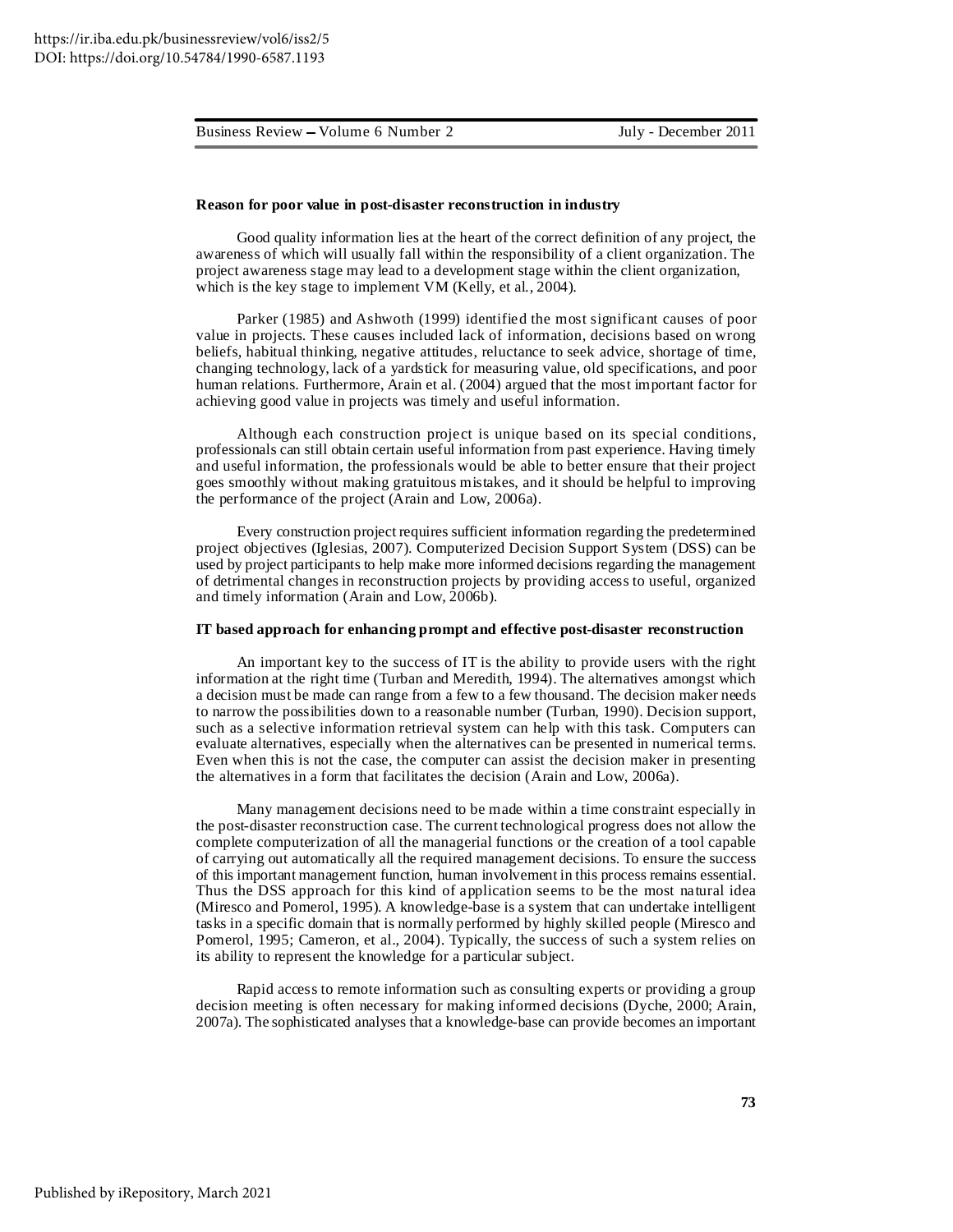| Business Review – Volume 6 Number 2 | July - December 2011 |
|-------------------------------------|----------------------|
|                                     |                      |

factor in making good and valuable decisions. If professionals have a knowledge-base established based on past similar projects, it would assist the professional team to plan effectively before starting a reconstruction project.

#### **Basis for the development of the knowledge-base**

The fundamental idea of any effective management system is to anticipate, recognize, evaluate, resolve, control, document, and learn from past projects in ways that support the overall viability of the project (Arain and Low, 2006b). The professionals can improve and apply their experience in future projects; hence learning from the past projects is imperative. This would help the professionals in taking proactive measures for reducing potential mistakes.



**Figure 1** Basis for developing IT based system for enhancing management of reconstruction projects

As shown in Figure 1, the basis for developing a model for the knowledge-base for enhancing prompt response and coordination in post-disaster reconstruction projects was to utilize a knowledge-base platform for sharing knowledge for effective management (Arain and Low, 2006b). The project team would be able to carry out the structured process based on the six effective management principles. The most integral part of this model is the knowledge-base that assists in carrying out the process for management. Here it is therefore important to understand that the knowledge-base is not designed to make decisions for users, but rather it provides pertinent information in an efficient and easy-to-access format that allows users to make more informed decisions. Although this system does not try to take over the role of the human experts or force them to accept the output of the system, it provides more relevant evidence and facts to facilitate the human experts in making well-informed final decisions. In providing a systematic way to share knowledge and manage through the knowledge-base, the efficiency of project teams and the likelihood of project success would be enhanced (Turban and Aronson, 2000).

Like any building project, every reconstruction project involves a multi-player environment and represents a collaborative effort among specialists from various independent disciplines. The knowledge-base can assist managers in making strategic decisions by presenting useful information and interpretations for various alternatives. The knowledge-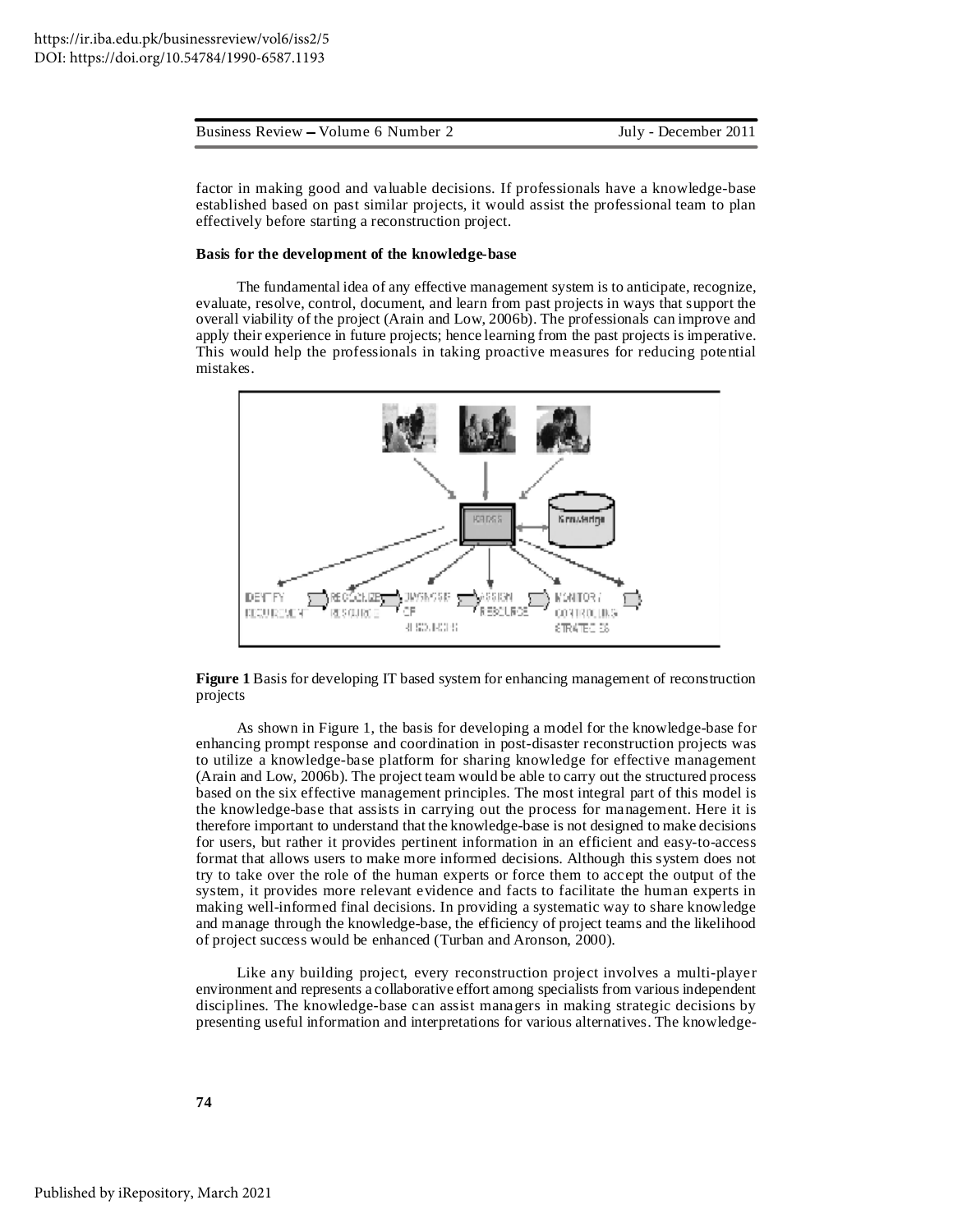base would be capable of providing interpretation of knowledge based on the rule-based reasoning (RBR) approach. The system can be used by project participants to help make more informed decisions regarding the management of project resources by providing access to pertinent and timely information. This would eventually assist professionals in improving chances of successful completion of projects because the potential lack of coordination issues can be identified at the early stage of team development when the impact of change is not severe.

During the project phases, in order to take remedial actions for any lack of coordination issues in the project, project managers often need timely information and analysis reports to assist in making more informed and precise decisions (Arain and Low, 2006a). It was found that in the course of most of the reporting and analysis activities, time was spent on collecting data from various systems before the analysis could be made. Project managers usually want and need more information for making decisions, but analysts can provide only minimal information at high costs within the desired time frame (Dyche, 2000). In order to provide information for predicting patterns and trends more convincingly and for analyzing and developing an effective project team more efficiently, a knowledge-base designed for this particular purpose was needed.

Considering the issues mentioned above, a knowledge-base is proposed for developing effective project teams and managing reconstruction projectsin an efficient way.An important role of a knowledge-base is to provide useful information for users to analyze scenarios and to make informed decisions. The main components of the knowledge management system are shown in Figure 2.As presented in Figure 2, the data was collected from various sources i.e., organizations, project documents, site data, academia source documents and peers evaluation documents. This data was stored in a database. From the database, the data was sieved through an inference engine for developing the knowledge-base. Eventually, the knowledge-base provided decision support to the project teams for making more informed decisions for effective selection of project teams and successful management of reconstruction projects.

The knowledge-base would contain pertinent information for post-disaster reconstruction projects. The system would be able to present detail information about the resources utilized; management decisions made, changes made during project implementation and project teams worked on similar reconstruction projects in the past. Furthermore, the system would present the available pool of experts in the academia and industry. The filtered knowledge and analyses provided by the knowledge-base would assist in selecting appropriate expert teams, resources, approval processes, and prioritizing activities based on past experiences in similar projects. The knowledge-base would also be capable of storing the feed back on the ongoing projects and carry out analyses on the available information and present results for decision making process by the concerned professionals.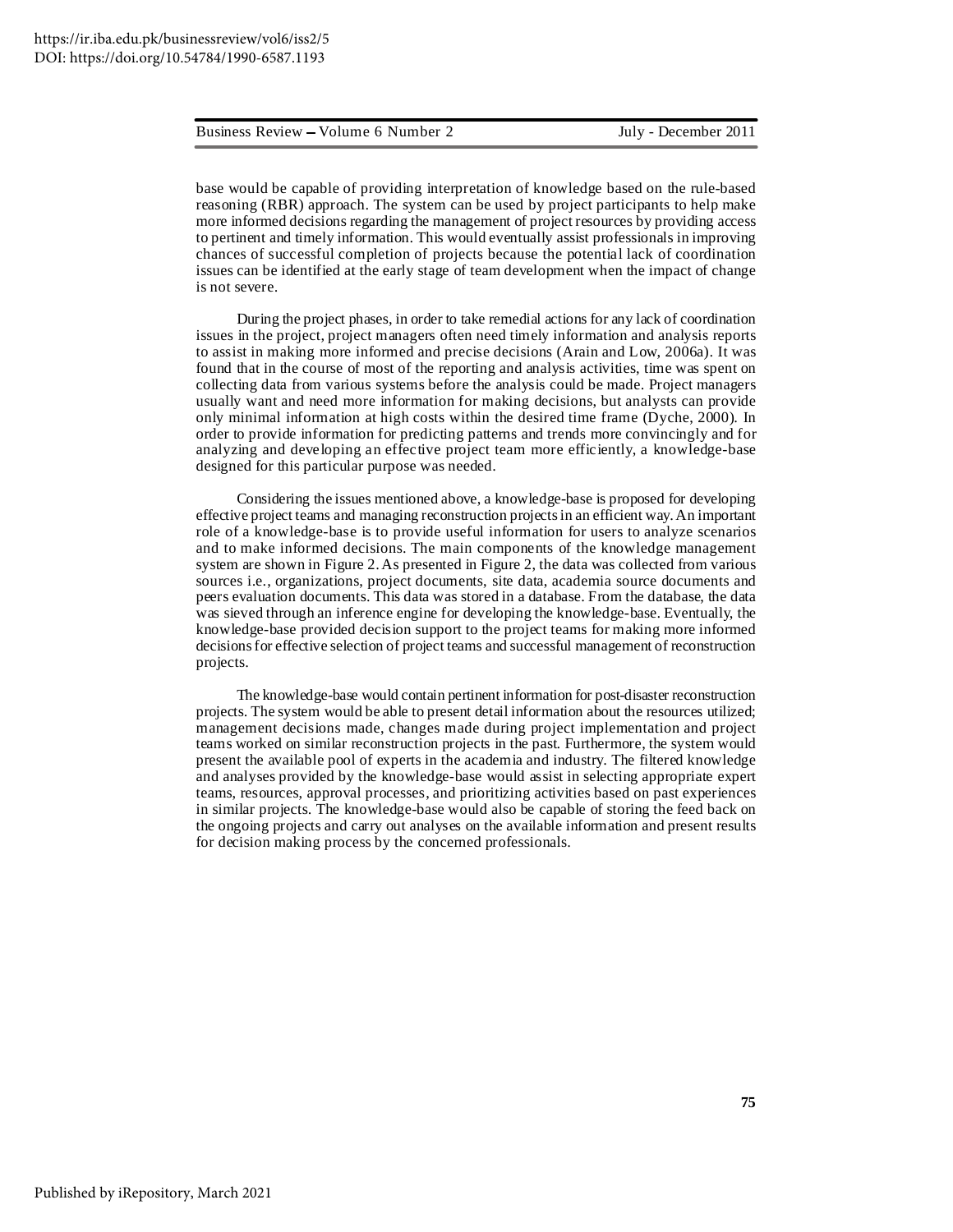

**Figure 2** The main components of a knowledge management system

The knowledge-base can be developed in the MS Excel environment using numerous macros for developing the user-interface that carry out stipulated functions. These are incorporated within a controls selection shell. The graphical user interface (GUI) assists users in interacting with the system at every level of the knowledge management system. In addition, the GUI and inference engine will maintain the compatibility between layers and the decision shell. System access and updating rights will be maintained by the program administrator to maintain control of information flow in the system. The knowledge management system provides an extremely fast response to the queries based on rule-based reasoning (RBR). As mentioned earlier, the systemwould be capable of displaying information pertinent to resources, reconstruction strategies, designs, expertise available and their relevant in-depth details, a variety of filtered knowledge, and various analyses of the knowledge available. The knowledge-base is able to assist project managers by providing accurate and timely information for decision making, and a user-friendly system for analyzing the present pool of human resource or experts in a particular area and selecting the best possible team, resources, materials, and designs for carrying out post-disaster reconstruction projects.

Moreover, the system is also intelligently capable of organizing, computing, and updating valuable information in all the layers automatically with every new project added. The user-interface assists in updating the system with new information on every level of the knowledge-base. The information and various filters that can be applied to the knowledgebase developed may assist the professionals in learning from past projects for enhancing the chances of successful implementation of reconstruction projects.

#### **Conclusions**

Although every project has its own specific condition, professionals can still obtain certain useful information from past experience. This information will enable professionals to better ensure that their project goes smoothly without making unwarranted mistakes, and itshould be helpful to improving the performance of the post-disaster reconstruction projects. A knowledge-base is a system that can undertake intelligent tasks in a specific domain that is normally performed by highly skilled people. Typically, the success of such a system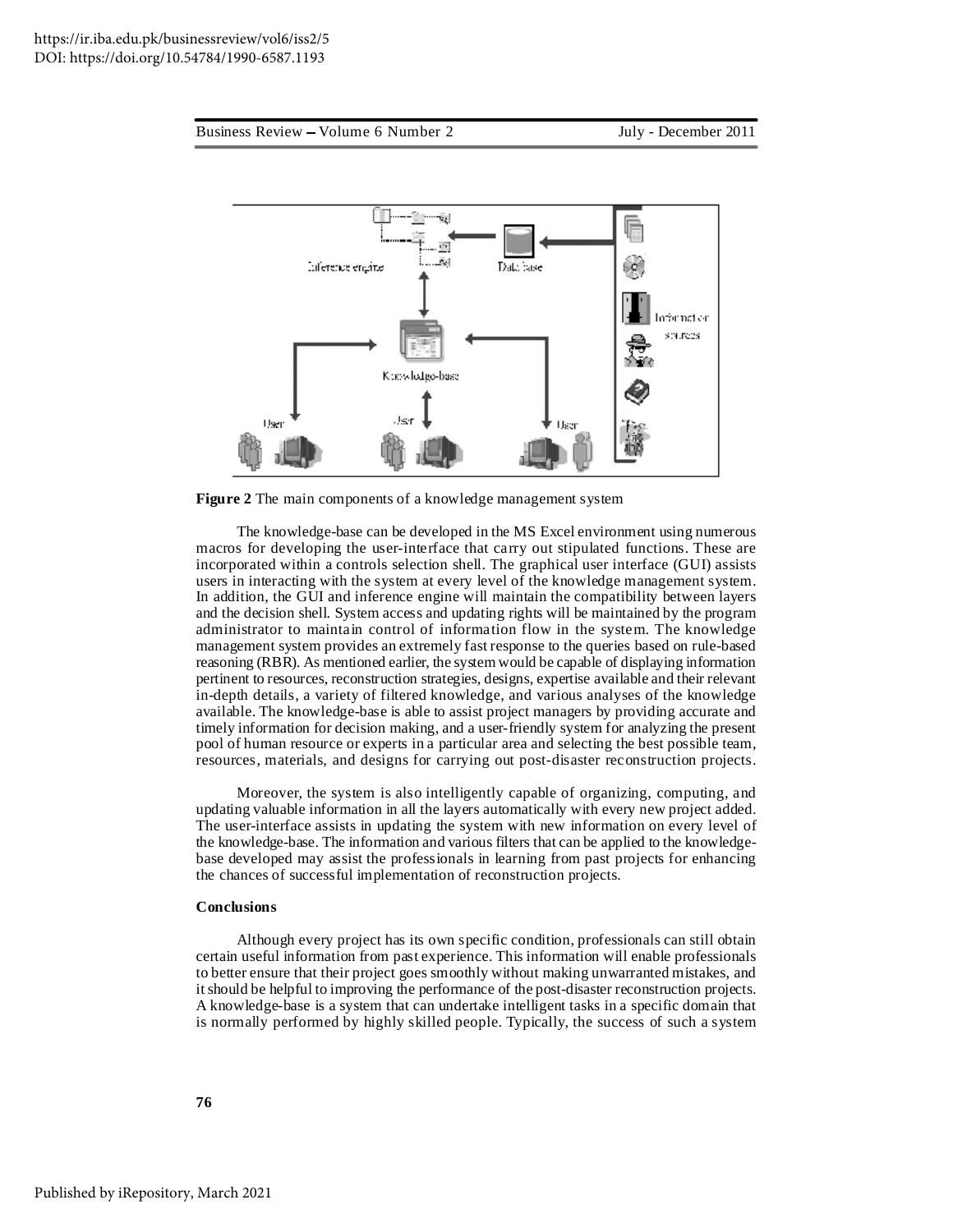relies on the ability to represent the knowledge for a particular subject. Post-disaster reconstruction and rehabilitation is a complex issue with several dimensions. Government, nongovernmental and international organizations have their own stakes in disaster recovery programs, and links must be established among them, as well as with the community. Concerning the post-disaster reconstruction scenario, the most significant factor is the prompt and pertinent team building, resource allocation, materials selection, and shelter designs based on best possible information available. Useful and timely information lies at the heart of successful project management of any construction project. Effective postdisaster response is crucial and lies at the heart of disaster management agency in almost every cautious country around the globe.

Learning from the past projects is very important because the professionals could improve and apply their experience in the future. No projects can be executed without people. Not even the purest, technical construction project. And the more the world moves into the knowledge society, the more obvious it is that managing people in projects is equally important as managing the technical and financial side. But this soft people approach must not be so focused that one forgets that projects after all is to come up with hard technical and financial solutions to a problem. The success of the reconstruction phases i.e., rescue, relief and rehabilitation is mainly dependent on the availability of efficient project team and timely information for informed decision.

This paper presents a theoretical framework leveraging on IT for developing a knowledge-base for enhancing prompt and effective post-disaster reconstruction. The conceptual model consists of two main IT based components, i.e., a knowledge-base and a decision support shell for making more informed decisions for effective management of post-disaster reconstruction projects. The system is expected to assist in improving project coordination and team building process because the most likely areas on which to focus to reduce unwise decision can be identified during the early stage of the reconstruction project.

Tapping on the past experiences of post-disaster scenarios, the knowledge management system provides a wealth of pertinent and useful information for decision makers and eventually enhance collaborative venture. By having the knowledge-base and a systematic way to make well-informed decisions, the efficiency of project team and the likelihood of strong coordination and eventually project success should increase. The study would assist professionals from academia and industry involved in research and reconstruction projects. The system would be helpful for them to take proactive measures for reducing uninformed decisions related to team building and project coordination processes undertaken by disaster management agencies. Professionals need to work in close cooperation with each other to give rise to a better and more efficient system. Hence, the study is valuable for all the professionals involved with research and development.

#### **References**

Ahmed, K.I. (2005) *Final Progress Report: Family Shelter.* Disaster Relief and Recovery Facility, UNDP, Dhaka.

Ahmed, K.I. (2008) Challenges and opportunities of post-disaster shelter reconstruction: The Asian context, *Proceedings of the 4th International i-Rec Conference,* New Zealand, pp. 144 – 153.

Arain, F.M. (2005) Potential barriers in management of refurbishment projects, *Journal of Independent Studies and Research,* 3(1), pp. 22-31.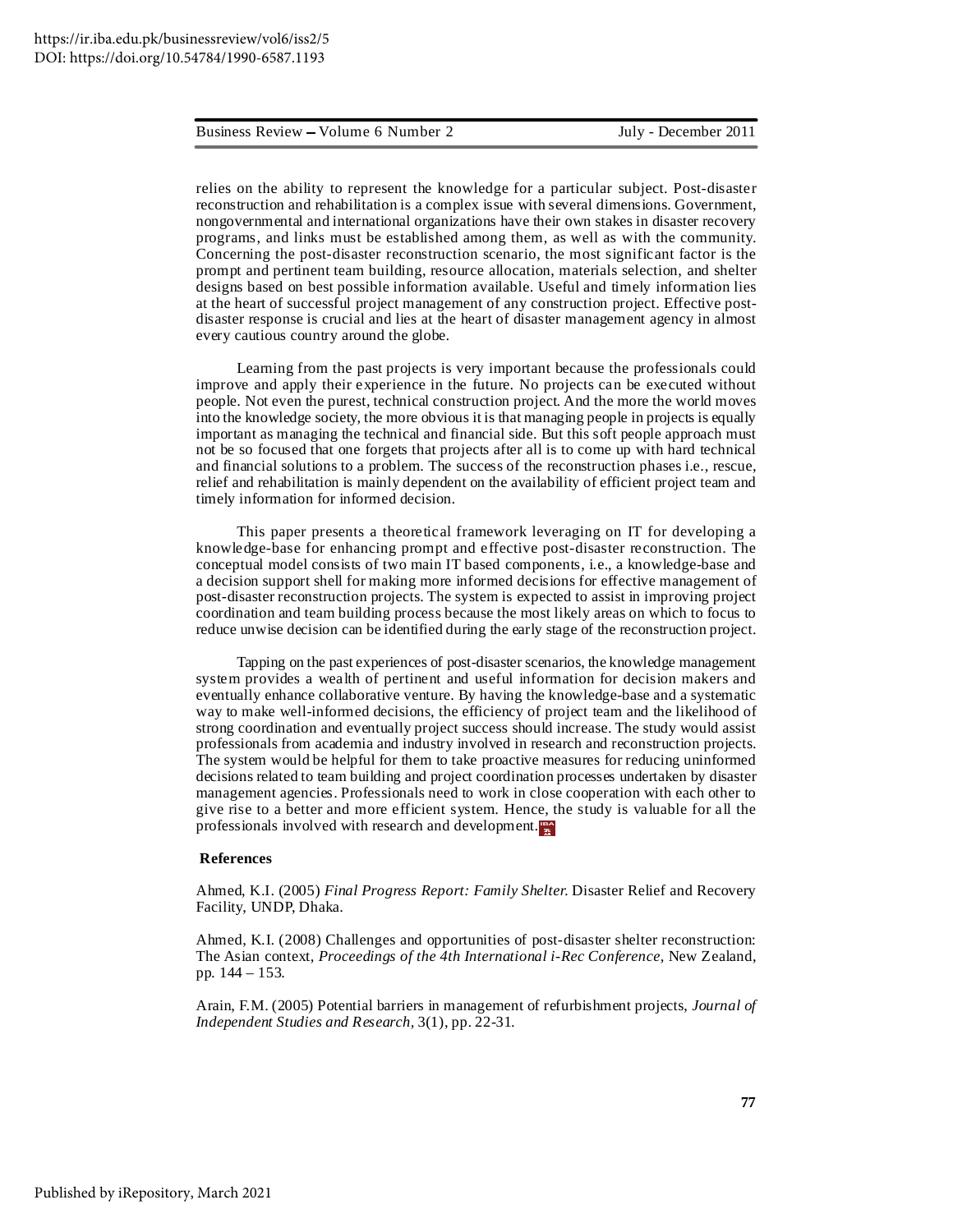| Business Review – Volume 6 Number 2 |
|-------------------------------------|
|-------------------------------------|

Arain, F.M. (2007a) School building design improvement through an IT based system, Proceedings of the *International Research Symposium (SCRI)* on 26th and 27th March 2007, University of Salford, England, pp. 39 – 61.

Arain, F.M. (2007b) Critical success factors of project management practices in Pakistan construction industry, *Construction Information Quarterly,* Journal of the Chartered Institute of Building, CIQ Paper No. 224, 9(4), pp. 179 – 185.

Arain, F.M. (2008) Prime opportunity to learn about change, *Construction Information Quarterly* (CIQ), Journal of the Chartered Institute of Building, 10(1), pp. 25 – 26.

Arain, F.M. and Low, S.P. (2006a) A framework for developing a knowledge-based decision supportsystem for management of variations in institutional buildings, *Journal of Information Technology in Construction* (ITCon), Special Issue Decision Support Systems for Infrastructure Management, 11(1), pp. 285-310.

Arain, F.M. and Low, S.P. (2006b) Knowledge-based decision supportsystem for management of variation orders for institutional building projects, *Automation in Construction,* 15(1), pp.272-291.

Arain, F.M. and Low, S.P. (2007a) Strategic management of changes in educational building projects: Atimeline-based checklist approach, *Proceedings of the 5th International Conference on Construction Project Management* (ICCPM/ICCEM) on 1-2 March 2007, Singapore, pp.  $1 - 15$ .

Arain, F.M. and Low, S.P. (2007b) Modeling for management of variations in building projects, accepted for publication in *Engineering, Construction and Architectural Management,*  $14(5)$ , pp.  $420 - 433$ .

Arain, F.M. and Low, S.P. (2008) Change Management System (CMS): Project change management experience from Singapore construction industry, Proceedings of the CRC for Construction Innovation's *Third International Conference – Clients Driving Innovation: Benefiting from Innovation* , Gold Coast, Australia, pp. 1 – 26.

Arain, F.M., Assaf, S. and Low, S.P. (2004) Causes of discrepancies between design and construction, *Architectural Science Review,* 47(3), pp. 237-249.

Ashworth, A. (1999) Cost *Studies of Buildings,* 3rd Ed., Addison Wesley Longman Ltd., England.

Cameron, I., Duff, R. and Hare, B. (2004) *Integrated Gateways: Planning out Health and Safety Ris k.* Research Report 263, Glasgow Caledonian University, UK.

Dyche, J. (2000) *E-Data Turning Data into Information with Data Warehousing.* Addison-Wesley, Reading, UK.

Hidellage, P.V. and Pullenayegem, V. (2008) Adapting strategies to meet needs in postdisaster reconstruction, *Proceedings of the 4th International i-Rec Conference, New Zealand,* pp. 21 – 31.

Iglesias, G. (2007) Promoting safer house construction through CBDRM: Community